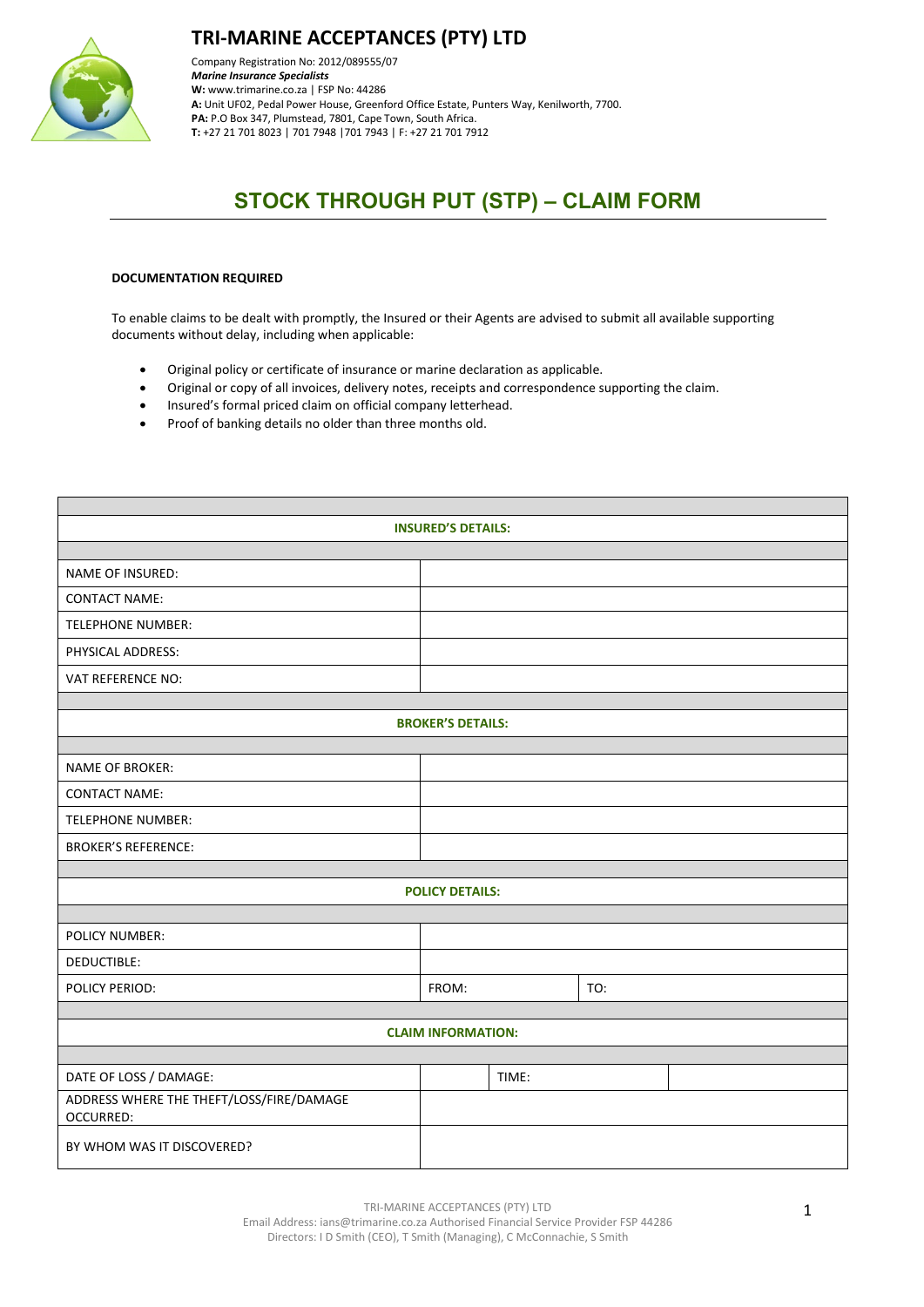

# **TRI-MARINE ACCEPTANCES (PTY) LTD**

Company Registration No: 2012/089555/07 *Marine Insurance Specialists*  **W:** [www.trimarine.co.za](http://www.trimarine.co.za/) | FSP No: 44286 **A:** Unit UF02, Pedal Power House, Greenford Office Estate, Punters Way, Kenilworth, 7700. **PA:** P.O Box 347, Plumstead, 7801, Cape Town, South Africa. **T:** +27 21 701 8023 | 701 7948 |701 7943 | F: +27 21 701 7912

#### DESCRIBE THE CAUSE OF THE LOSS AND THE MANNER IN WHICH IT OCCURRED:

| WAS MATTER REPORTED TO POLICE?                                                                               | YES / NO |               |  |
|--------------------------------------------------------------------------------------------------------------|----------|---------------|--|
| DETAILS OF OFFICER/STATION:                                                                                  |          |               |  |
| <b>CASE NUMBER:</b>                                                                                          |          | DATE ADVISED: |  |
| <b>WAS THERE FORCIBLE ENTRY?</b>                                                                             | YES / NO |               |  |
| WHERE THE PREMISES INHABITED AT THE TIME OF LOSS?                                                            | YES / NO |               |  |
| IF YES, BY WHOM?                                                                                             |          |               |  |
| IF NO, WHEN WERE THE PREMISES LAST OCCUPIED?                                                                 |          |               |  |
| DO YOU SUSPECT ANYONE OF THE THEFT?                                                                          | YES / NO |               |  |
| ARE YOU THE SOLE OWNER OF THE PROPERTY WHICH IS THE<br><b>SUBJECT OF THIS CLAIM?</b>                         | YES / NO |               |  |
| IS THE PROPERTY WHICH IS THE SUBJECT OF THIS CLAIM<br>INSURED AGAINST THE LOSS OR DAMAGE DESCRIBED<br>ABOVE? | YES / NO |               |  |
| IF YES PLEASE PROVIDE DETAILS:                                                                               |          |               |  |
| WHAT STEPS ARE BEING TAKEN TO PREVENT A RECURRENCE<br>OF THE LOSS?                                           |          |               |  |
| PLEASE GIVE DETAILS OF PREVIOUS LOSSES:                                                                      |          |               |  |

#### **PARTICULARS OF THE CLAIM**

| <b>DESCRIPTION OF PROPERTY DAMAGED</b> | <b>VALUE</b>       | <b>AMOUNT CLAIMED</b> |  |
|----------------------------------------|--------------------|-----------------------|--|
|                                        |                    |                       |  |
|                                        |                    |                       |  |
|                                        |                    |                       |  |
|                                        |                    |                       |  |
|                                        |                    |                       |  |
|                                        |                    |                       |  |
|                                        |                    |                       |  |
|                                        |                    |                       |  |
|                                        |                    |                       |  |
|                                        |                    |                       |  |
|                                        |                    |                       |  |
|                                        |                    |                       |  |
|                                        |                    |                       |  |
|                                        |                    |                       |  |
|                                        |                    |                       |  |
|                                        |                    |                       |  |
|                                        |                    |                       |  |
|                                        |                    |                       |  |
|                                        |                    |                       |  |
|                                        |                    |                       |  |
|                                        |                    |                       |  |
|                                        | <b>TOTAL VALUE</b> |                       |  |

TRI-MARINE ACCEPTANCES (PTY) LTD

Email Address: ians@trimarine.co.za Authorised Financial Service Provider FSP 44286 Directors: I D Smith (CEO), T Smith (Managing), C McConnachie, S Smith